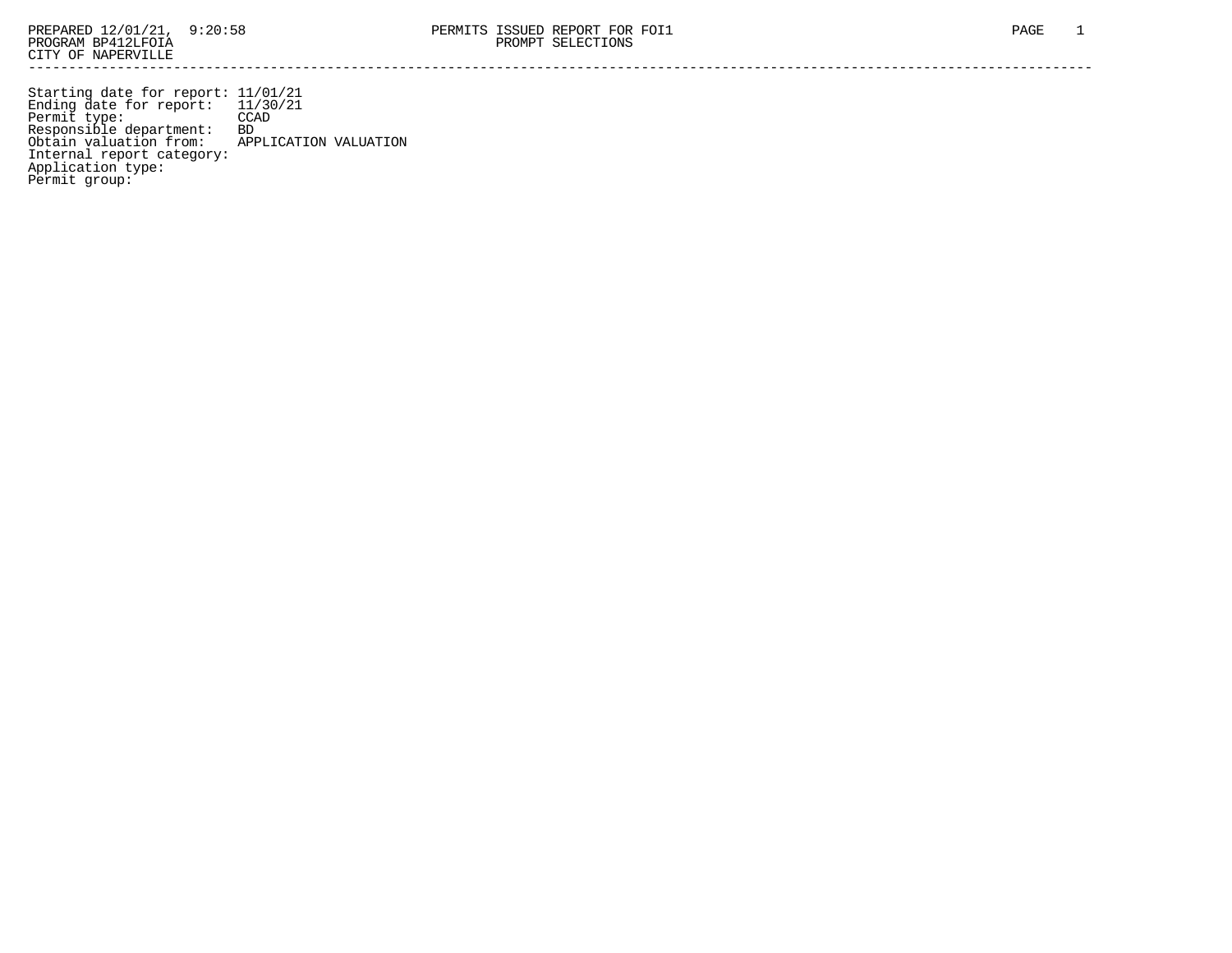## PREPARED 12/01/21, 9:20:58 PERMITS ISSUED REPORT PAGE 1 PROGRAM BP412LFOI1 11/01/21 THRU 11/30/21 CITY OF NAPERVILLE **Example 20** CITY OF NAPERVILLE PERMIT TYPE - CCAD COMMERCIAL - CAD OBTAINED VALUATION FROM APPLICATION VALUATION

| APPLICATION APPLICATION TYPE AND DESCRIPTION<br>DATE<br>VALUATION                                                                                                                                                                                                                                                                                                                         | Parcel Number<br>Alternate ID Code        | -----------<br>PROPERTY OWNER/<br>CONTRACTOR             |
|-------------------------------------------------------------------------------------------------------------------------------------------------------------------------------------------------------------------------------------------------------------------------------------------------------------------------------------------------------------------------------------------|-------------------------------------------|----------------------------------------------------------|
| 21-00000431 CAL COMMERCIAL ALTERATION/REPAIR (NO NEW SQ FTG) 2323 NAPERVILLE RD 170                                                                                                                                                                                                                                                                                                       |                                           |                                                          |
| $\begin{array}{cccc}\n & - & - & - & - & - - \\ \text{Contractor} & + & 847 - 502 - 5306 & & \text{$$20000}\n\end{array}$                                                                                                                                                                                                                                                                 |                                           | D-08052080200000N1596-13N AKB DEVELOPMENT INC.           |
| $\begin{array}{cccccc} \texttt{STRUCTURE} & - & 000 & 000 & U.S. & \texttt{MORTGAGE} & & & & \\ \texttt{PERMIT TYPE} & - & & \texttt{CCAD} & 00 & \texttt{COMMERCIAL} & - & \texttt{CAD} & & & \\ \end{array} \qquad \begin{array}{cccccc} \texttt{ISSUE} & \texttt{DATE} & & & & \\ \texttt{I1/24/21} & & & & & \texttt{DEPENDABLE} & \texttt{SOLUTIONS} & \texttt{CORP} \\ \end{array}$ |                                           |                                                          |
| 21-00000683 CAL COMMERCIAL ALTERATION/REPAIR (NO NEW SQ FTG) 1303 CLYDE DR                                                                                                                                                                                                                                                                                                                |                                           |                                                          |
| ----------- 3/10/21 \$197500<br>Contractor #: 847-253-0341 \$197500                                                                                                                                                                                                                                                                                                                       | D-08304000020000N4 -146 DAHME MECHANICAL  |                                                          |
| STRUCTURE – 000 000 SOUTH WATERWORKS<br>PERMIT TYPE – CCAD 00 COMMERCIAL – CAD 11/10/21 CHAME MECHANICAL<br>ELLIOTT ELECTRIC INC<br>-----------                                                                                                                                                                                                                                           |                                           |                                                          |
| 21-00000684 CAL COMMERCIAL ALTERATION/REPAIR (NO NEW SQ FTG) 1608 W DIEHL RD                                                                                                                                                                                                                                                                                                              |                                           |                                                          |
| $---------$ 3/10/21 \$197500<br>Contractor #: $847-253-0341$                                                                                                                                                                                                                                                                                                                              | D-07033040130000N543 -19 DAHME MECHANICAL |                                                          |
| $\begin{tabular}{lclclclcl} \textbf{STRUCTURE} & = & 000 & 000 & \textbf{NORTHEAST WATERWORES} & & & & & & & & & & & & \\ \textbf{PERMIT TYPE} & = & & & & & & & & & & & \\ \textbf{PERMIT TYPE} & = & & & & & & & & & \\ \textbf{PERMIT TYPE} & = & & & & & & & & & \\ \end{tabular}$<br>------------                                                                                    |                                           |                                                          |
| 21-00003944 CAL COMMERCIAL ALTERATION/REPAIR (NO NEW SO FTG) 1411 PLAINFIELD/NAPERVILLE RD                                                                                                                                                                                                                                                                                                |                                           |                                                          |
| $--------- 8/24/21$ \$5000<br>Contractor #: 630-922-9900                                                                                                                                                                                                                                                                                                                                  |                                           | D-07264000080000N690 -142 SUGA BUILDERS AND CONSTRUCTION |
| $\begin{tabular}{lllllllllllllllllll} \texttt{STRUCTURE} & - & 000 & 000 & \texttt{BOLLYWOOD} & \texttt{BISTRO} & & & & & & & & & \\ \texttt{SUSCLURE} & - & \texttt{CCAD} & 00 & \texttt{COMMERCIAL} & - & \texttt{CAD} & & & & & & \\ \texttt{DERMIT TYPE} & - & \texttt{CCAD} & 00 & \texttt{COMMERCIAL} & - & \texttt{CAD} & & & & \\ \end{tabular}$                                  |                                           |                                                          |
| 21-00004061 CAL COMMERCIAL ALTERATION/REPAIR (NO NEW SO FTG) 504 W 5TH AV                                                                                                                                                                                                                                                                                                                 |                                           |                                                          |
| $-$ --------- 8/31/21 \$90000<br>Contractor #: 630-355-8094                                                                                                                                                                                                                                                                                                                               |                                           | D-071320801000000N535 -69 MUSTANG CONSTRUCTION INC       |
| STRUCTURE - 000 000 DEETTA'S BAKERY<br>PERMIT TYPE - CCAD 00 COMMERCIAL - CAD                   11/02/21         MUSTANG CONSTRUCTION INC<br>PERMIT TYPE -     CCAD 00 COMMERCIAL - CAD                         11/02/21<br>-----------                                                                                                                                                   |                                           |                                                          |
| 21-00004232 CAL COMMERCIAL ALTERATION/REPAIR (NO NEW SQ FTG) 801 S WASHINGTON ST                                                                                                                                                                                                                                                                                                          |                                           |                                                          |
| $---------$ 9/09/21 \$550000<br>Contractor #: 847-214-6350                                                                                                                                                                                                                                                                                                                                |                                           | D-07244000160000N166 -114 POWER CONSTRUCTION - CHGO      |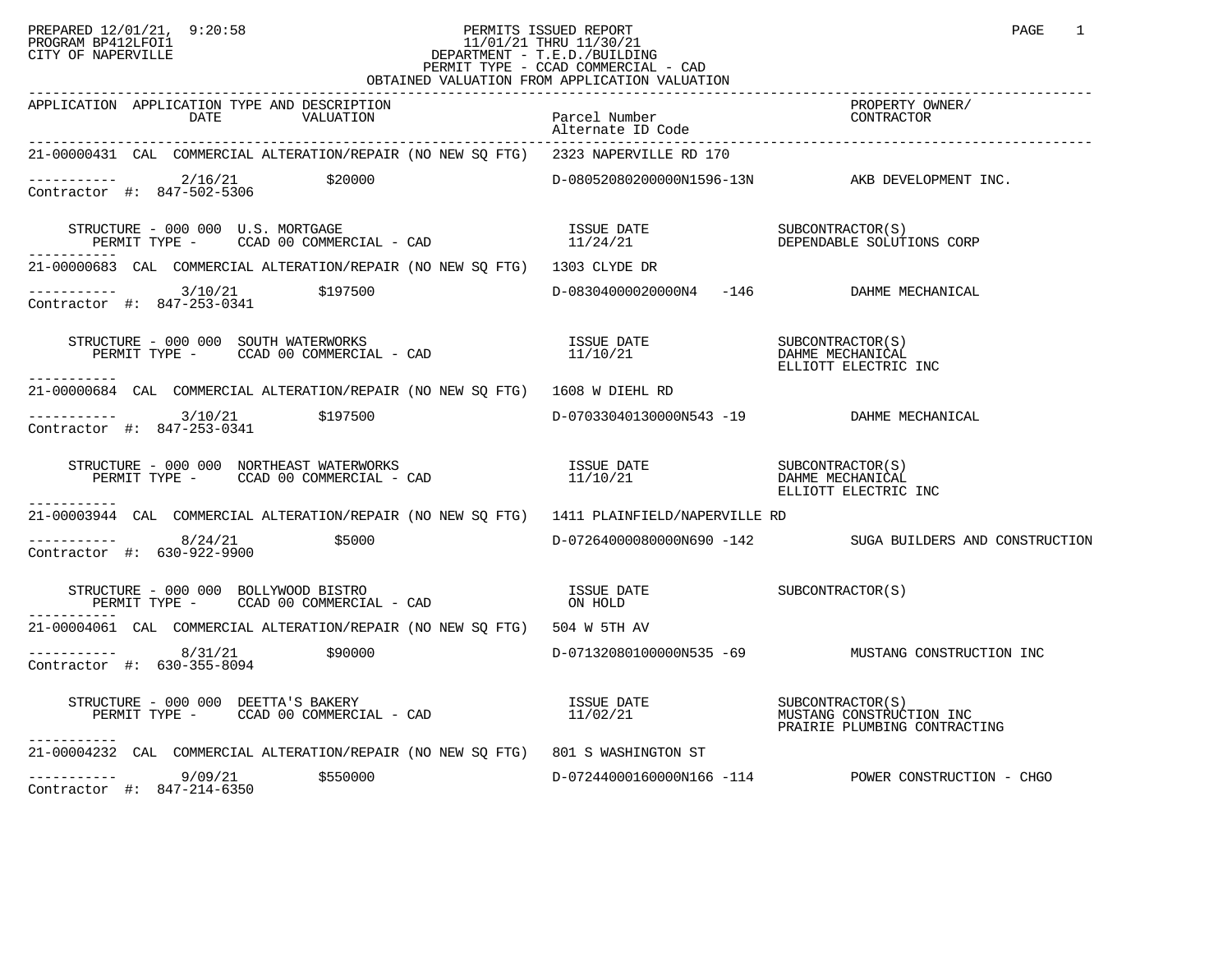## PREPARED 12/01/21, 9:20:58 PERMITS ISSUED REPORT PAGE 2 PROGRAM BP412LFOI1 11/01/21 THRU 11/30/21 CITY OF NAPERVILLE **Example 20** CITY OF NAPERVILLE PERMIT TYPE - CCAD COMMERCIAL - CAD

| OBTAINED VALUATION FROM APPLICATION VALUATION                                                                                                                                                                                                         |  |                                                                            |  |  |
|-------------------------------------------------------------------------------------------------------------------------------------------------------------------------------------------------------------------------------------------------------|--|----------------------------------------------------------------------------|--|--|
| APPLICATION APPLICATION TYPE AND DESCRIPTION                                                                                                                                                                                                          |  | PROPERTY OWNER/<br>CONTRACTOR                                              |  |  |
| 21-00004232 (CONTINUED)<br>-----------                                                                                                                                                                                                                |  |                                                                            |  |  |
| $\begin{array}{cccc} \texttt{STRUCTURE} & - & 000 & 000 & \texttt{EDWARD EMERGENCY PH1 POD D1} & & & & & & \\ \texttt{PERMIT TYPE} & - & \texttt{CCAD 00 COMMERCIAL} & - \texttt{CAD} & & & & & \\ \texttt{PERMIT TYPE} & - & & & & & \\ \end{array}$ |  |                                                                            |  |  |
| ----------<br>21-00004313 CAL COMMERCIAL ALTERATION/REPAIR (NO NEW SQ FTG) 112 W JEFFERSON AV                                                                                                                                                         |  |                                                                            |  |  |
| $--------$ 9/14/21 \$65000<br>Contractor #: 630-740-6563                                                                                                                                                                                              |  | D-07134290140000N1374-84 SEQUOIA GENERAL CONSTRUCTION                      |  |  |
| STRUCTURE - 000 000 FAHERTY<br>RUCTURE – 000 000 FAHERTY (SOMMERCIAL – CAD TISSUE DATE SUBCONTRACTOR (S) SUBCONTRACTOR (S) (SOMMERCIAL – CAD TROLL 11/05/21 (SOMMERCIAL – CAD TROLL 11/05/21 (SOMMERCIAL PHOENIX CONSTRUCTION SERVICES                |  |                                                                            |  |  |
| 21-00004449 CAL COMMERCIAL ALTERATION/REPAIR (NO NEW SQ FTG) 1295 E OGDEN AV                                                                                                                                                                          |  |                                                                            |  |  |
| $--------$ 9/23/21 $\frac{1}{29}$<br>Contractor #: 847-414-5114                                                                                                                                                                                       |  | D-08081000250000N1239-42 PNK CONSTRUCTION LLC                              |  |  |
| STRUCTURE - 000 000 GONG CHA (TEA SHOP)<br>PERMIT TYPE - CCAD 00 COMMERCIAL - CAD $11/17/21$ BILEG CORP BILEG CORP<br>------------                                                                                                                    |  | JAMES PHILLIPS AND SONS                                                    |  |  |
| 21-00004588 CAL COMMERCIAL ALTERATION/REPAIR (NO NEW SQ FTG) 1840 CENTRE POINT CR                                                                                                                                                                     |  |                                                                            |  |  |
| $---------$ 10/01/21 \$450000<br>Contractor #: 860-964-7137                                                                                                                                                                                           |  | D-08064090020000N310 -26 INFINITY GROUP LLC                                |  |  |
|                                                                                                                                                                                                                                                       |  | HEATHER RIDGE CONTRACTORS<br>K & N ELECTRICAL TECHNOLOGIES                 |  |  |
| ------------<br>21-00004649 CAL COMMERCIAL ALTERATION/REPAIR (NO NEW SQ FTG) 2216 FERRY RD 105                                                                                                                                                        |  |                                                                            |  |  |
| $\frac{10}{94}$ $\frac{10}{21}$ \$45000<br>Contractor #: 630-585-0021                                                                                                                                                                                 |  | D-07042030110000N1705-3 TRON GATE MOTOR CONDOS                             |  |  |
| STRUCTURE - 000 000 IRON GATE - SHROEDER<br>PERMIT TYPE - CCAD 00 COMMERCIAL - CAD<br>-----------                                                                                                                                                     |  | ISSUE DATE (SUBCONTRACTOR(S)<br>11/03/21 (ON ELECTRIC INC) ON ELECTRIC INC |  |  |
| 21-00004651 CAL COMMERCIAL ALTERATION/REPAIR (NO NEW SQ FTG) 1952 MCDOWELL RD 305                                                                                                                                                                     |  |                                                                            |  |  |
| $--------$ 10/04/21<br>\$60000<br>Contractor #: 630-355-2000                                                                                                                                                                                          |  | D-07101080130000N1369-34 DYNACOM MANAGEMENT                                |  |  |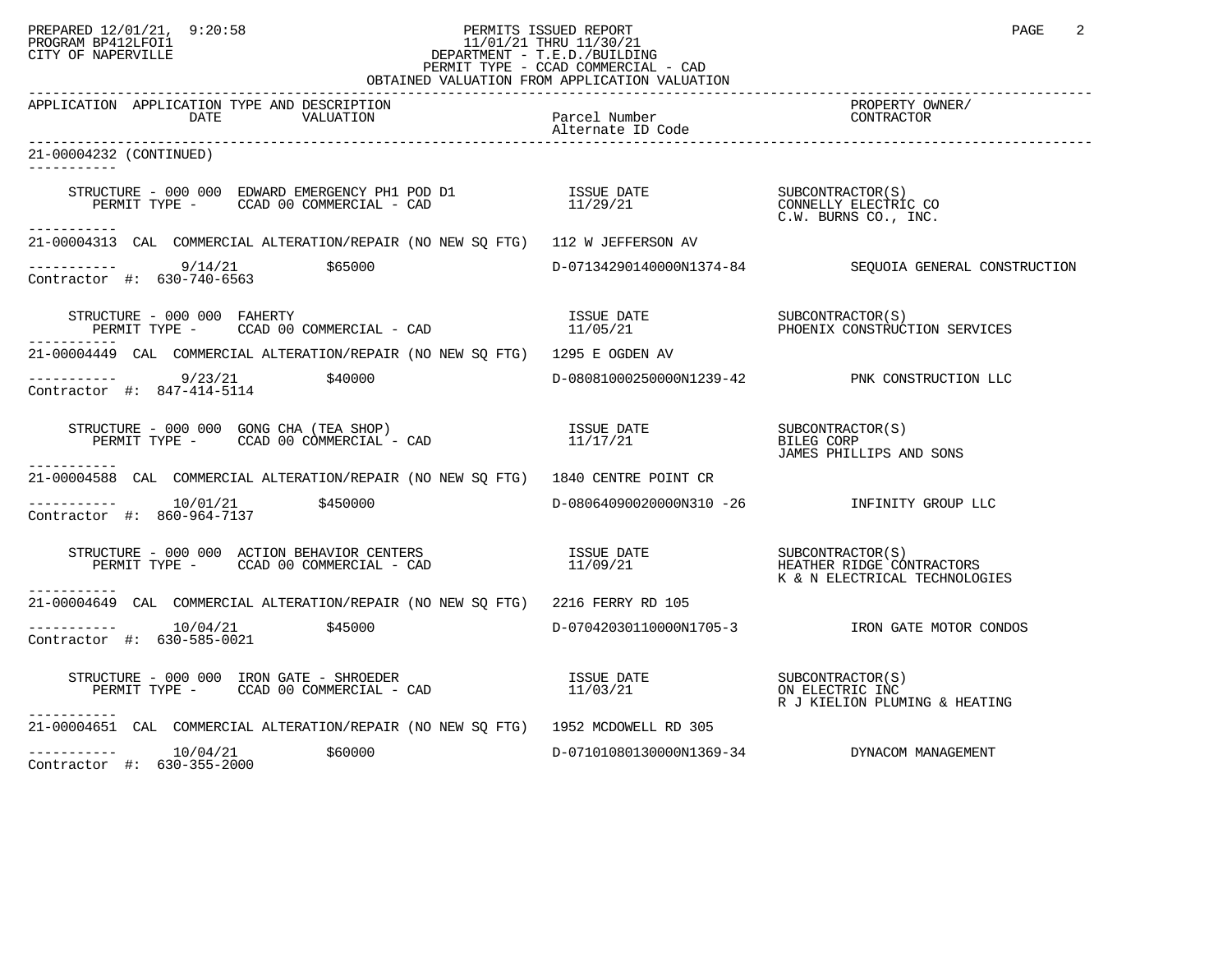## PREPARED 12/01/21, 9:20:58 PERMITS ISSUED REPORT PAGE 3 PROGRAM BP412LFOI1 11/01/21 THRU 11/30/21 CITY OF NAPERVILLE **Example 20** CITY OF NAPERVILLE PERMIT TYPE - CCAD COMMERCIAL - CAD OBTAINED VALUATION FROM APPLICATION VALUATION

| APPLICATION APPLICATION TYPE AND DESCRIPTION<br>DATE<br>VALUATION                                                                                                                          | Parcel Number<br>Alternate ID Code           | PROPERTY OWNER/<br>CONTRACTOR                    |
|--------------------------------------------------------------------------------------------------------------------------------------------------------------------------------------------|----------------------------------------------|--------------------------------------------------|
| 21-00004651 (CONTINUED)                                                                                                                                                                    |                                              |                                                  |
|                                                                                                                                                                                            |                                              |                                                  |
| -----------<br>21-00004656 CAL COMMERCIAL ALTERATION/REPAIR (NO NEW SO FTG) 55 SHUMAN BL 600                                                                                               |                                              |                                                  |
| $---------$ 10/05/21 \$300000<br>Contractor #: 312-629-2800                                                                                                                                |                                              | D-08063000140000N7 -25 DEVELOPMENT SOLUTIONS     |
| ------------                                                                                                                                                                               |                                              | ALECK PLUMBING INC                               |
| 21-00004706 CAL COMMERCIAL ALTERATION/REPAIR (NO NEW SQ FTG) 263 SHUMAN BL 200                                                                                                             |                                              |                                                  |
| $\frac{10}{06/21}$<br>\$90000<br>Contractor #: 312-741-5378                                                                                                                                |                                              | D-07014000340000N7 -24 DEVELOPMENT SOLUTIONS INC |
| PERMIT TYPE - CCAD 00 COMMERCIAL - CAD                                                                                                                                                     |                                              |                                                  |
| 21-00004760 CAL COMMERCIAL ALTERATION/REPAIR (NO NEW SO FTG) 3380 LACROSSE LN 120                                                                                                          |                                              |                                                  |
| \$60000<br>Contractor #: 630-688-0785                                                                                                                                                      | W-01101010270000N1681-214 LAKE HOME REPAIR   |                                                  |
| STRUCTURE - 000 000 FRONTIER PLACE<br>. _ _ _ _ _ _ _ _ _ _                                                                                                                                |                                              |                                                  |
| 21-00004791 CAL COMMERCIAL ALTERATION/REPAIR (NO NEW SO FTG) 776 S ROUTE 59 118                                                                                                            |                                              |                                                  |
| $--------- 10/13/21$<br>\$30000<br>Contractor #: 708-715-1734                                                                                                                              |                                              |                                                  |
| STRUCTURE - 000 000 SRISHTI<br>TRUCTURE – 000 000 SRISHTI (SUN EROLLE ESSUE DATE SUBCONTRACTOR)<br>PERMIT TYPE – CCAD 00 COMMERCIAL – CAD (SUN) (SUN) 21 (SUN) 21 (SUN) INTEGRITY ELECTRIC |                                              |                                                  |
| -----------<br>21-00005128 CAL COMMERCIAL ALTERATION/REPAIR (NO NEW SQ FTG) 2863 95TH ST 115                                                                                               |                                              |                                                  |
| $---------$ 11/02/21 \$15000<br>Contractor #:                                                                                                                                              | $W-01033060060000N1740-199$ OWNER/CONTRACTOR |                                                  |
| STRUCTURE - 000 000 ROYAL SMOKE SHOP                                                                                                                                                       | ISSUE DATE                                   | SUBCONTRACTOR(S)                                 |